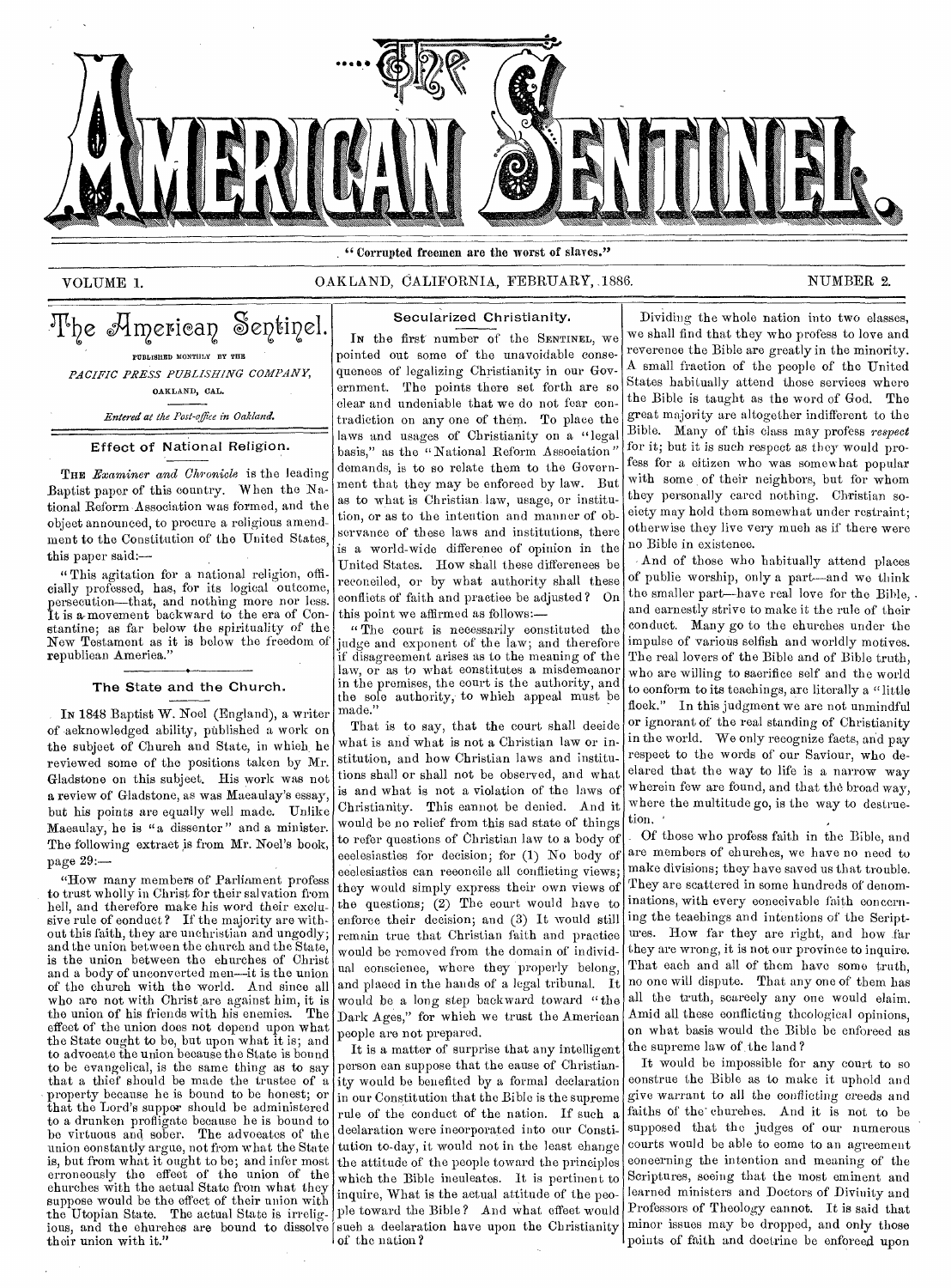which all denominations are agreed. But that is impossible; for it is a fact that they are not all agreed upon any point of faith or practice. We repeat the query, On what basis, then, shall the doctrines of the Bible be enforced? Whose faith and practice shall be accepted as the true, and whose shall be condemned as false?

We have no doubt that an attempt will be made to act upon the plan suggested; to drop the questions and doctrines eonsidered "nonessential" by the larger denominations, and insist upon and enforce those which are popularly accepted. It was remarked by a learned D. D., in the time of the slavery agitation, that he did not care if the devil wrote the Constitution; he was only interested to know what was the intention of those who adopted it. And this would finally be the standard by which the usages and institutions of Christianity would be enforced by the courts. The Bible would nominally be the rule of the nation's conduct, while the intentions and wishes of those who were instrumental in procuring the religious amendment to the Constitution would be the actual rule to be enforced. Very few (if any) judges could be found who would literally eonstrue the Bible in the face of public opinion; and no one would long retain his seat who would presume to do so. The eourts would naturally become the instruments to enforee, not the Bible itself, but the most popular *construction of the Bible.* Let any one examine this subject, weigh the contingencies, and eome to a different conclusion if he ean.

But popularity and true Christianity never went hand in hand. Popular religion—the only religion that the masses would tolerate is a worldly religion. It may be "Christian" in name, but is never in fact. We repeat our wonder that any intelligent person ean think that Christianity will be benefited by being allied to the secular power. Lord Macaulay well said: "The whole history of Christianity shows that she is in far greater danger of being corrupted by the alliance of power, than of being erushed by its opposition."

It is needless to inquire what would be the effect on those denominations who were so unfortunate as to be on the unpopular side. First a premium would be held out to them to become hypocrites; but if they maintained their integrity, their rights would not be respected by the popular majority, and of course not in the courts. Such a state of things would be greatly to be deplored, and we shall honestly and conscientiously put forth every effort in our power to prevent sueh a ealamity befalling our nation and the Christian religion.

# J. H. W.

AN officer of the National Reform Association said: " They [infidels] demand that all Christian usages and institutions be abrogated to conform to the Constitution. We propose to amend it to conform to the actual character of the nation." If, in a family of ten, three were professed Christians and seven were infidels, eould that family be called a Christian family? If these professed reformers would call things bytheir right names, they would not utter so many fallacies. This is not a Christian nation, and an amendment of the Constitution would neither increase nor elevate its religion,

## The Mormon Question.

THE " National Reform Association" has not shown wisdom in its method of opposing Mormonism. We have exposed the fallacy of the reasoning of its speakers in confounding religion with crime. Utah presents the nearest approach to their ideal of a true State to be found in the country, because in Utah the civil power is subordinated to the ecclesiastical. There the State exists to serve the church. Religion is. placed " on an undeniable legal basis" in Mormondom. The state of things now existing in Utah could not exist-eould never have existed—had not a close alliance been formed between the church and the State. Recently on our calling at the office of the *Tribune* in Salt Lake City, the editor made a remark which we think is worthy of the consideration of all in the "Religious Amendment Party." He said: "Before they effect a union of church and State throughout the land, they would better come to Salt Lake, and see how it works. Here we have it in its full strength."

Suppose the Bible were legally declared to be the supreme law of the land, what influence would that have on the Mormons? How far would such a declaration go towards settling the dispute between the Mormons and other churches arid the nation ? The Mormons have never denied that proposition; professedly they make the Bible the basis of their institutions. How, then, would such a declaration uproot the evils of Mormonism? We ean imagine but one answer which the Amendmentists can make. They may say: " Give us the power to enforce Christianity by law, and we will eompel the Mormons to abstain from polygamy."

But this answer, which is, indeed, embodied in their deelarations, is not ereditable to those who make it. What they ask is the power to enforce *their construction* of the Bible, without regard to the eonstruction which others may put upon it. Allowing that their eonstruction is eorrect, as far as polygamy is concerned, if it is to be merely the arbitrary exercise of power, what assurance can we have that they may not exercise that power in matters whereon their construction may be wrong? And what could they do in that direction more than the Government is doing without their help? We approve the action of the Government in its efforts to exterminate polygamy, because polygamy is not a religious institution. But these professed reforfners confess that polygamy is a part of religion, and say that the Government has no right to suppress it under our present Constitution! On this we gave proof direct in our first number. But behold again their inconsistency. They promise to suppress this part of the religion of the Mormons if the Constitution shall be amended, and they over and over again assure us that the amendment is only intended to recognize God as the author of the nation's existence, without at all interfering with anybody's religion.

We deny that polygamy is a religious institution in any proper sense of the word "religion." The Mormons profess to be Christians, and therefore we use the word religion as it is used daughters of Lot had but a low sense of mor-God requires in his word is that of obedience, the destruction of Sodom.

"He that doeth righteousness is righteous." 1 John 3:7. "And it shall be our righteousness if we observe to do all these commandments before the Lord our God, as he hath commanded us." Deut. 6 : 25. There is no righteousness, no obedience, in doing that which he has not commanded. That which is offered in worship which is outside of his requirements, is "willworship," or "voluntary humility," and is displeasing to him. Col. 2:18-23. Of such as offer will-worship it may well be asked: " Who hath required this at your hand?" Isa. 1:12.

We deny in the most positive terms that God ever instituted polygamy, or ever required its practice. He tolerated or permitted it, as he did many other things which never met his approval. We ask the reader to examine into the origin of polygamy, confident that he will recognize the reason and force of our denial.

Tracing the descendants of Adam through his two sons, Seth and Cain, to the seventh generation, we come to Enoeh and Lamech. Enoch, descended from Seth, was a most godly man, and was counted worthy of translation. He did not die, for "God took him." Lameeh, the seventh from Adam, was also a remarkable man. Up to this time in every instance where the marriage relation is mentioned, a single wife is recognized. But the record says: "And Lameeh took unto him two wives." He was the first polygamist. According to Mormon ethics, he, too, was a very godly man—the first to observe this very important relation. But, to the eontrary, he was a murderer; a self-eonvieted eriminal, according to his own confession sevenfold more worthy of punishment than Cain. Surely, polygamy has a bad parentage!

Although no direct proof of the practice of polygamy is found in the Scriptures for a long time after Lameeh, there is reason to believe that the children of Cain did praetiee it.

Speaking of the sons of Seth, the record says: "Then began men to eall upon the name of the Lord." Margin, "to eall themselves by the name of the Lord."

But after the lapse of some eight hundred years after Enoch, all classes had eorrupted their way before God. The children of Seth joined affinity with the children of Cain. "The sons of God saw the daughters of men that they were fair; and they took them wives of all which they chose." This strongly implies that the marriage institution was abused; and it is there recorded that their wickedness was so great that God determined to destroy them all.

in Christian lands. The righteousness which ality, as was manifested in their conduct after Noah and his three sons and their wives were saved from the destruction which came upon the world. Each had but one wife, for only eight were in the ark. 1. Peter 3 : 20. Only one century passed after the flood, when men became so arrogant and ambitious—so Heaven-defying—that God confounded their language, and seattered, them abroad. And in something over five centuries they again beeame execedingly wicked, as instance the people of Sodom. And their wickedness was speeially manifested in the abuse of the marriage relation —in the gratification of vile lusts. Raised amid such surroundings, it is no marvel that the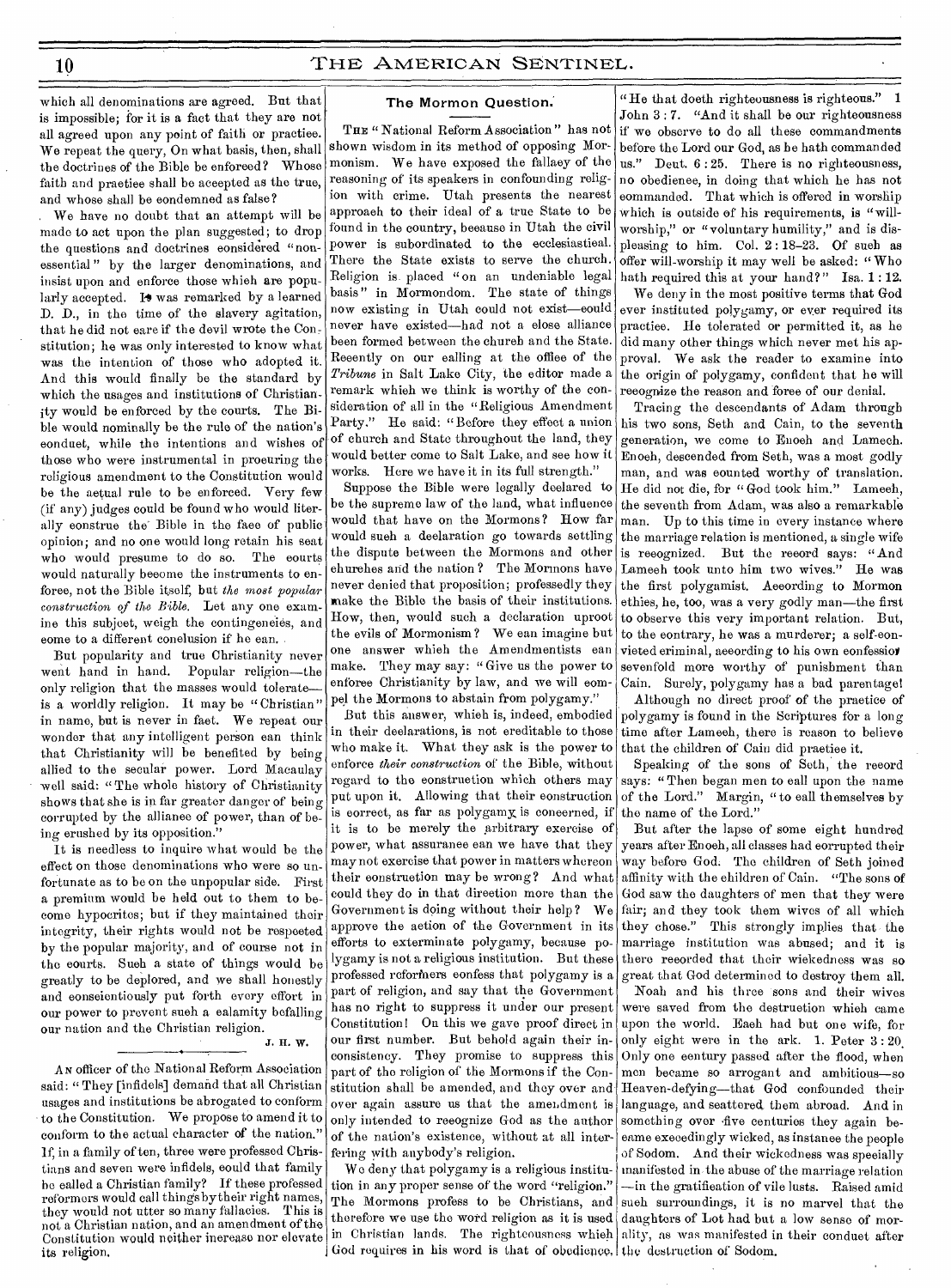The history of Genesis is very brief, generally speaking more of the better class of men than of the worst. Generations of wicked people are passed over without mention. But Abraham occupies a large place in the history, and polygamists are wont to point with great satisfaction to his unfortunate departure from the original rule of marriage. But the circumstances are anything but helpful to their cause. God had promised that Abraham and his seed should inherit the land. Abraham was childless, yet he believed the promise of God. Sarah had not the faith of Abraham, and fearing that the promise of God would fail, resorted to an expedient to effect its fulfillment! Abraham complaisantly listened to his wife, and took her Egyptian serving maid, by whom he bad a son. Bat the Lord did not sanction the expedient; he refused to accept the son of the Egyptian maid as the heir of the promise, though Abraham earnestly besought him to do so. He refused to make him joint-heir with Sarah's son. And this abuse of the marriage relation by Abraham was the cause of long-continued it. But why should the structure of our Govtrouble in his family. Hagar became scornful and disobedient to her mistress, and Sarah could not endure her conduct. Too late she confessed her wrong. See Gen. 16 : 5. Ishmael was "a wild man." His descendants have been a wild, roving, predatory race. Their hands have been against every man; they have been lawless from the beginning even unto this day.

Isaac was a godly man, having but one wife. And we have reason to believe that Jacob would have been a monogamist, had it not been for the wicked and cruel deception practiced upon him by his heathen father-in-law. The taking of Leah was not a matter of choice with him; but when he found that she had been imposed upon him, he submitted to the deception, and to the suggestion of Laban, and took Rachel also.

Now, we ask, where is the evidence that polygamy was an ordinance of God, a religious duty? Nothing of the kind can be found. The thought is shocking to every one who has studied the subject in its relations. That God *permitted* certain things without approving them is beyond denial. Paul said: " The times of this ignorance God suffered; but now commandeth all men everywhere to repent." Acts 17 : 30. When the Pharisees questioned Jesus on the subject of divorce, he said: "Moses because of the hardness of your hearts suffered you to put away your wives; but from the beginning it was not so." He removed the glosses which a hard-hearted people had thrown over the marriage institution, and gave his sanction to the arrangement which existed "from the beginning." And how was it in the beginning? God "made them male and female "--not male and females. He made a woman and gave her to Adam for a wife, not women for his wives. Jesus said: " For this cause shall a man leave father and mother, and cleave unto his wife [not unto his wives], and *they two* shall be one flesh," not they three nor they five.

If polygamy were the proper marriage relasomething said somewhere that it was pleasing right of earth,—that for which thousands upon

to God? Why was it not commanded? Why was it that the first man to practice polygamy was a self-convicted murderer? And Why did not Jesus give some place for it in his comments on the marriage law, instead of using language which positively forbids it? It is admitted that many otherwise godly people offended in this respect, and Christ explained why it was permitted; but he corrected all false views of marriage, and restored it to its original relationship, of one man and one woman, or one wife. A union of two—not a union of many.

If it were proved to be an ordinance of God —if it were founded upon a commandment of God—we should deny the authority of the Government, and of any power on earth, to punish those who practice it. But it is a matter of *choice,* not a matter of religious obligation. It is an immorality, being contrary to the original marriage institution and law. It is an offense against society. It is a proper subject of Governmental action, and we earnestly hope that the Government will suppress ernment be changed to suppress this more than any other crime? It should not. The demand for the change is based on the false reasoning of the " National Reform Association." True reasoning does not admit the demand.

J. H. W.

## National Reform and the Rights of Conscience.

THE avowed purpose of the National Reform Party is to secure an Amendment to the Constitution of the United States, by which every man will be compelled to acknowledge that God is Sovereign, that Christ is Ruler, and that the Bible is the supreme law. Whether a man believes it or not, is no difference, he must be compelled to acknowledge it because *they*  profess to believe it. The *Christian Statesman*  of Oct. 2, 1884, says:—

"Give all men to understand that this is a Christian nation; and that, believing that without Christianity we perish, we must maintain by all right means our Christian character. Inscribe this character on our Constitution. . . . *Enforce upon all that come among us the laws of Christian morality."* 

*"Enforce,"* according to Webster, is "to force; to constrain; to compel; to execute with vigor." Therefore the proposition of these National Reformers is *to force, to compel,* all to keep the laws of Christian morality. To *execute with vigor* upon all, the laws of Christian morality.

And what is to be the penalty for dissent? Well, they *pretend* to be so kind that they will not whip anybody for it; they pretend to be so liberal that they will not impose a fine upon any one for it; they pretend to be so merciful that they will not imprison any one for it; but they are neither so kind, so liberal, nor so merciful but that they *will disfranchise* every one who will not acknowledge, and submit to, the provisions which they choose to embody in their Religious Amendment to the Constitution.

tion, pleasing to God, why is it that it was not theirs, they deliberately propose to deprive instituted in "the beginning"? Why was not men of their birthright to the most inestimable Thus, for a religious opinion, however conscientiously held, which may disagree with

thousands have laid down their lives; that for which our fathers pledged their lives, their fortunes, and their sacred honor,—the right  $\leftrightarrow$ be a citizen amongst a free people, and in thir instance a citizen of the best Government or the earth. Every honor to which he might otherwise aspire, every right to which he might otherwise be entitled, must be swept away at one stroke because, forsooth, he chooses to claim the right to worship God according to the dictates of *his own* conscience. That this is no fancy picture that we have drawn, that it is no fable that we have devised, in regard to what that party proposes to do, we have abundant proof; and that in their own words.

Mr. W. J. Coleman is one of the principal exponents of the National Reform religion. In the *Christian Statesman* of Nov. 1, 1883, Mr. Coleman replied to some questions that had been put by a correspondent who signed himself "Truth Seeker." We copy the following:—

" What effect would the adoption of the Christian Amendment, together with the proposed changes in the Constitution, have upon those who deny that God is the Sovereign, Christ the Ruler, and the Bible the law? This brings up the conscience question at once. . . . The classes who would object are, as 'Truth Seeker' has said, Jews, infidels, atheists, and others. These classes are perfectly satisfied with the Constitution as it is. How would they stand toward it, if it recognized the authority of our Lord Jesus Christ? To be perfectly plain, I believe that the existence of a Christian Constitution would *disfranchise* every logically consistent infidel."

There we have in plain words what they propose to do with dissenters under their "Christian Constitution." But let us look into this a little further. Notice, it is only the *logically consistent* dissenter that will be disfranchised. By the same token, then, the *illogic*ally inconsistent can all bo citizens. That is, the man of honest intention, of firm conviction, and of real principle, who values his principles more than he does political preference, *he*  must be disfranchised; while the time-servers, the political hacks, the men of no convictions and of no principle, *they* can all be acceptable citizens. In other words', the *honest man,* if he be a dissenter, *cannot* be a citizen; but *every hypocrite can* be a citizen. Therefore the inevitable logic of the National Reform position is to put a premium upon hypocrisy. And *such*  will be the value of citizenship under their socalled Christian Constitution.

Such a result from such proceedings is not new. The Puritan Parliament " solemnly resolved that no person shall be employed but such as the House shall be satisfied of his real godliness." And as the natural consequence, the realm was filled with hypocritical piety.

Thus much merely in passing, as it is not so much our purpose in this article to notice the logic of their position, as it is to show their avowed purpose of outraging every principle of the rights of conscience. Mr. Coleman is not alone in thus defining the *status* of dissenters; In the *Statesman* of February 21, 1884, Mr. J. C. K. Milligan, in writing upon the same subject, expressed himself thus:

"The worst result will be to disfranchise them.

But this is *not* the worst result which they

**•**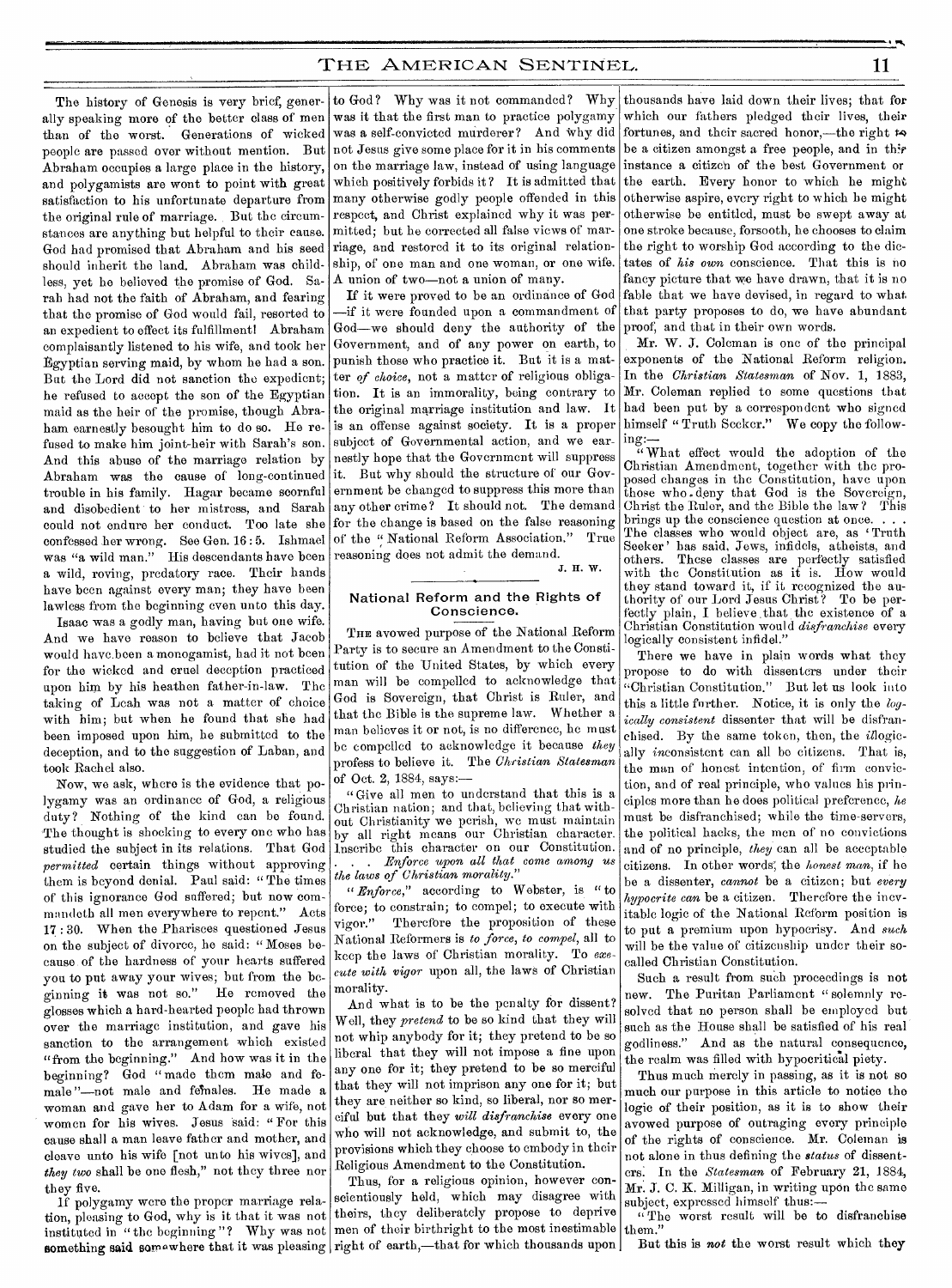Just read carefully the following extract from an address delivered by Rev. E. B. Graham at a National Reform Convention held at York, Supreme Courts, *five* Judges of Superior Courts, of May 21, 1885:—

" We might add, in all justice, if the opponents of the Bible do not like our Government and its Christian features, let them go to some wild, desolate land; and in the name of the devil, and for the sake of the devil, subdue it, and set up a Government of their own on infidel and atheistic ideas, and then if they can stand it, stay there till they die.'

Exactly; dissenters must not only be disfranchised, they must all be sent to the devil, and that too in some "wild and desolate land;" and even that is not enough, but they must "stay -there till they die." And *that* is the National Reform idea of " justice." *That* is the kind of a Government that they propose under their Christian Constitution. *That* is the way in which they propose to convert men to the Christian religion. *That* is the way in which they propose to exemplify the sublime Christian principle of brotherly love, and the means which they will employ that brotherly love may *continue/ That* is the way in which they are going to bring about the reign of universal peace, even, as *they* say, the millennium itself. *That* will be indeed the reign of the saints (?) I By a like scheme of the Christian endeavor of the "Society of Jesus," there was peace once in the fair Waldensian Valleys. By like exertions Innocent III. succeeded in creating peace amidst the graceful scenery, the rich fields, and the splendid cities of Languedoc and Provence.

This, too, is all to be done in behalf of liberty of conscience,—that *is,* the conscience of the National Reformers. They give us clearly to movement will be the destruction of the dearlyunderstand that it is entirely out of respect to their own consciences that they propose to do all these things. Mr. Coleman says further, in the place before quoted:—

" If there be any Christian who objects to the proposed Amendment on the ground that it might touch the conscience of the infidel, it seems to me it would be in order to inquire whether he himself should not have some conscience in this matter."

So, then, in this National Reform Christianity, it is the perfection of conscientiousness to outrage some other man's conscience. And the *reverse* of the Golden Rule becomes, to them, the law and the prophets. Their chief complaint is that the present Constitution disfranchises *them* (which is false), and therefore they must have it changed so that it will disfranchise every one but them.

And so, All things whatsoever *ye would not*  that men should do to you, *this do ye* even unto them; for this is the law of National Reform.

And who are they that propose to do these things? An Association of which the vicepresidents alone number *one hundred and twenty,*  than whom we verily believe that there cannot be found in the United States an equal number of other men who could exert a more positive influence. In a complete list given in the  $\emph{Christian Statesman}$  of Dec. 2, 1883, we read grace, is the same in all ages and in all people. the names of *thirteen* Bishops of such of the Catholics and Protestants are all human evangelical churches as have bishops, *fifteen* Col-neither more nor less. "Elias was a man sublege Presidents, *thirteen* College Professors, *ten* ject to like passions as we are." Grace made ious poisons as the mind can be soiled by wicked Justices of Supreme Courts. As printed in the him a "man of God." John and James so far teaching.—The *Catholic Standard*.

wish, nor which they intend shall be to such. *Statesman* of Dec. 24, 1885, we find *eleven* Bish-Neb., and reported in the *Christian Statesman two* Judges of the United States District Court, ops, *sixteen* College Presidents, *fifteen* College Professors, *three* ex-Governors, *seven* Justices of *one* Judge of the United States Circuit Court, with such a number of Hon.'s, Rev.'s, and D. D.'s, that we cannot attempt now to count them-

As for us, we are neither Jews, infidels, nor atheists. But as we dissent totally from the doctrines of the National Reform Party, we suppose, of course, and we are willing to confess, that we belong to that fourth class to which Mr. Coleman referred by the phrase, " and others." We do not deny that God is Sovereign, nor that Christ is Ruler, nor that the Bible is the Supreme law. We freely confess all these. But while we confess that God is Sovereign, we positively deny that be has delegated his sovereignty to the National Reform Party. While we confess that Christ is Ruler, we deny that he has chosen the National Reform Party in the United States to rule this country in his absence. While we confess that the Bible is the Supreme standard of human actions, we deny in toto that the Author of the Bible has appointed the National Reform Party to be the under like circumstances. infallible interpreters of that Book.

And because we distrust their movement, because we see the result of it when they shall have secured the power, they choose to think us possessed of a wonderful "compound of folly and fanaticism." (See editorial comment in *Statesman* of Feb. 21, 1884.) But from their own words, fairly quoted in this article, we are justified in saying that the success of their bought principle of American liberty; the destruction of the inestimable treasure of American citizenship; and the destruction of every principle of the rights of conscience, under the Government of the United States. And because of this the AMERICAN SENTINEL 15 set for the defense of the genius of American institutions.

A. T. J.

#### Catholic and Protestant.

WHEN we endeavor to point out the danger which threatens our liberties by a change in the structure of our Government whereby *somebody's religion* may be legalized and enforced, we are told that our fears are groundless; that it is needless to point to the Inquisition, or to the persecutions of the Dark Ages, as they were carried on under quite different circumstances and by a quite different people; that we have nothing to fear from *Protestant Christians.* 

But our fears are not allayed by any such assurances. We have a criterion by which we judge in all such cases, and, keeping this in sight, we shall not go far astray in our judgment. It is *our knowledge of human nature.* 

We have no confidence at all in human nature, except as it is restrained and guided by divine grace. And human nature not restrained by

forgot their commission, and the teachings of their Master, as to desire to call down fire upon the people of a village of Samaria. Paul by grace was a most devoted servant of Christ; by nature, a murderer in action, and in spirit " breathing out threatenings and slaughter." The Pharisees and elders considered themselves exemplary and godly men while the world praised them; but they clamored for the blood of Him who reproved their sins and exposed their hypocrisy.

as his confidential advisers in his rule, or that person under certain circumstances does not he has appointed that party as his vicegerent know what he will do if placed under entirely If professed Christians of this age were not ambitious, they would net feel after the reins of secular power. It is no disparagement to any man to say that he does not know himself until he is tried. Hazael thought the deeds worthy of a dog which the prophet said he would commit; yet he obtained the power by murder, and committed the deeds without scruple when he had the power. It is a saying that " even a thief thinks himself honest when he has no chance to steal." By all this we mean that a different circumstances. We have no more confidence in an ambitious, worldly, bigoted Protestant, than we have in an ambitious, worldly, bigoted Catholic, if the two are placed

> Our motto says: " Corrupted freemen are the worst of slaves." And we may say that perverted, corrupted religionists are the most dangerous of men. The question has often been asked, Why are religious wars the most sanguinary and cruel? The reason is obvious. Religion, whether true or false, intensifies the feelings. True religion refines as well as in\_ tensifies; but false religion intensifies without any refining influence or power. We have the testimony of those who were some time in the service of the Inquisition, that nothing could steel their hearts to the sufferings and cries of their dearest friends but their conviction of duty to "the Church," and through her to God.

> This being the case, we declare that it is unsafe to place the reins of power in the hands of any religionists-of any church. Christianity, when secularized, is perverted; and perverted Christianity has not, and never had, any restraining influence over human nature. Its power, then, is to make zealots and bigots. It has a reactionary influence. Perverted religion perverts its possessor. How careful we should be to preserve the purity of Christianity, and<br>to save it from contaminating alliances. And to save it from contaminating alliances. yet, when we would preserve it from alliance with the world, we are counted its enemies!

J. H. W.

UNQUESTIONABLY one of the most lamentable evils which afflict the rising generation flows from the early use of tobacco. Street boys who are not yet out of child's clothes snatch the discarded stumps of cigars of grown men, and smoke them in apish imitation of their el-<br>ders. Lads at school acquire a taste for to-Lads at school acquire a taste for tobacco by surreptitiously smoking cigarettes cigarettes which have done more to demoralize and vitiate youth than all the dram-shops in the land. Evil education has two corruptions —the corruption of the body and the corruption of the soul. The bodily mechanism of boys of sixteen, seventeen, eighteen, and nineteen years of age can be as thoroughly injured by insid-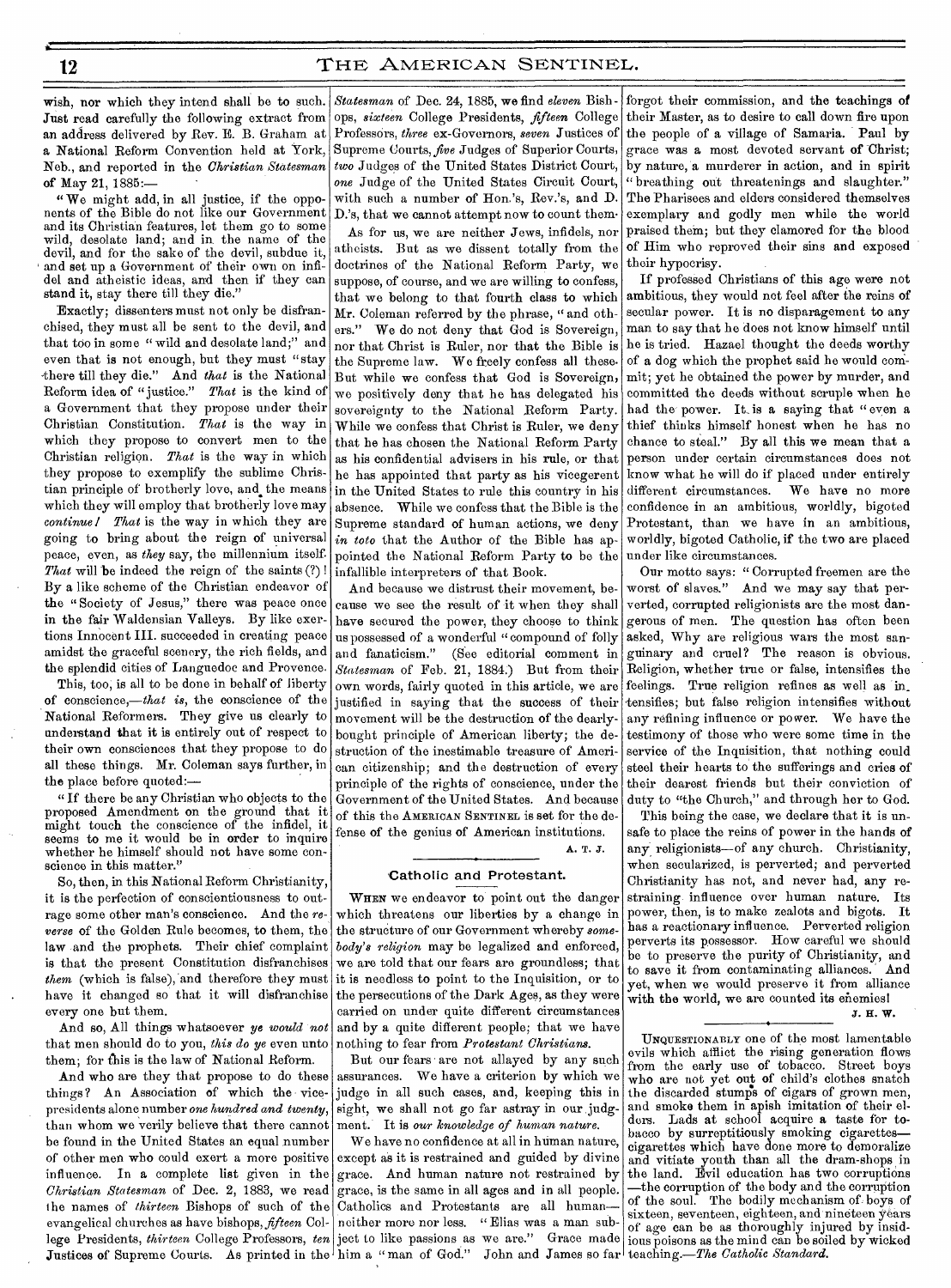# Morality and Religion.

IN its broadest sense, religion is any system or method of worship, without regard to what the object of worship may be. In the world there are very many religions, and there are very many objects of worship. In this sense the angels are religious, for they worship God.

But in Christian lands the word is used in a more restricted sense. He is not counted religious who does not believe in God, his Son Jesus Christ as the only means of salvation, and the Bible as the revelation of the will of God to man. As the Mohammedan counts all as infidels who do not believe in Mohammed, so Christians esteem all as infidels who do not believe in Christ and the Bible.

The Christian religion is that system which accepts the Scriptures of the Old Testament as the revelation of. God from the beginning of the world; accepts the fact of the fall of man, and of his subjection to death as a penalty for disobedience, and of his entire inability to recover himself from his lost condition. It accepts Christ as the Son of God, the sole means of salvation, who died as a sacrifice to redeem us, and lives a priest to make intercession for us, and to aid us by his Spirit.

Morality is obedience to the revealed will of God, whose law is a moral law, the only moral rule. Man lost his morality by disobedience of this rule. Had he retained his innocency, he would still have been a religious being, according to the primary sense of the word. He would have held communion with God, and worshiped him as the angels now do. But religion in the commonly-accepted sense would not have existed. There would have been no sin, no need of a Saviour; Christ would not have died, and Christianity would not have been.

Alexander Campbell, in his debate with Bishop Purcell, said the ten commandments are a synopsis of all religion and morality. Webster's Dictionary says the ten commandments are a summary of morality. Both statements are true, if we consider religion according to its primary signification. But the ten commandments do not contain within themselves the *Christian religion;* for this is remedial, and a law cannot be remedial. No system can recover from guilt and its consequences which does not contain pardon. Law cannot pardon, Christianity does. Therefore the law is not *a religious instrument* in this sense.

An able writer in the *Princeton Review*  (Henry N. Day, D. D., of New Haven,) says: " In any comparison as to their relative authority and importance to man, the precedence must be given to religion." There is difficulty in marking lines where things are so intimately blended as are these two, as the same writer again says: " A piety divorced from morals is a contradiction or an impossibility." But we cannot accept his statement first quoted as strictly true when spoken of the Christian religion, which, he says, is the only true religion.

Briefly we will notice the law as the " synopsis of all religion and morality," and show the relation which Christianity sustains to it.

The ten commandments are divided into two parts, as based on the two great requirements rated, it is much more important that a man ments on this subject, and to say if it can find

to love God with all the heart, and our neighbor as ourselves. Service done directly toward God is more strictly religious, while obligation rendered toward our fellow-men is more properly moral. But, as before remarked, these intimately blend in the ten commandments. In the first four precepts the religious element predominates; in the last six the moral element predominates. But though one element predominates in one, and the other element predominates in the other, the two elements cannot be separated in this law. No man can be a moral man and violate any one of the first four precepts, though they are strictly religious. And so also, no man can be truly religious and violate one of the last six precepts, though they are more strictly moral. No one is a moral man who is profane, an idolater, or a Sabbath-breaker; and no one can be truly religious who is covetous, who is a thief, an adulterer, or a murderer. These propositions need no argument; they are evident to all.

We call every precept of the ten commandments moral, and the whole ten, *the moral law,*  because they are *original obligation.* By this we mean that they directly emanated from the will and mind of the Creator, and depended upon no contingency. The relations which they recognize, and upon which they rest, are those that inhere in the truths that God is our Creator, and man is our fellow-creature. Man could not originate these relations, nor cause these precepts to become duties. Hence they are essentially *primary;* no obligation of any nature can take precedence of them. The religious element in this law takes precedence, as our duty to God comes first, and to man secondarily. We must love God supremely, with all our heart, and mind, and soul, and our neighbor only as ourselves. And this order is not reversed or changed by the gospel; as the angels sang at the birth of the Redeemer: "Glory to God in the highest; and on earth peace, good will toward men." Glory to God is the first note in the song of the angels, as it should be the first object in the lives of men.

How does Christianity—" the only true religion "—stand related to this law? We have said that the law is *primary,* and as the nature and object of Christianity is essentially different from that of the law, they cannot stand on the same plane. The gospel, or the Christian religion, is *secondary.* Man could not originate, nor can he control, his relations to God as his Creator and to man as his fellow-creature. But Christianity does not grow out of these original or primary relations. It is wholly based upon the fact that *man is a- sinner;* and this relation man himself originated. It was not so originally; it did not grow out of or emanate from the mind and will of God.

And in all the systems of ethics of all mankind, this priority or precedence is given to *the moral law.* Each and every one of the ten commandments is of obligation, and obedience to them is duty, at all times and under all circumstances. And the importance of this obedience is not lessened by any contingency. A failure in any other respect does not change the nature of obedience to this.

We all hold that, if the two may be sepa-

obey the sixth or eighth commandment, that he abstain from murder and theft, than that he obey the requirement to be baptized or partake of the Lord's supper. And for this evident reason, that *obedience to the gospel is neutralized by disobedience to the moral law.* Obedience is and always was better than sacrifice Of what account is baptism to a thief—to one who continues to steal? Of what value is the Lord's supper to a willful murderer ? The law would have been forever binding if Christianity had never existed. Its relations antedate Christianity. But Christianity never would have existed if there had been no moral law, or if the moral law had never been violated. And Christianity even now is not and cannot be of any benefit to a man who willfully or negligently violates the law of God, the ten commandments.

Want of space in this paper compels us to waive an examination of the relation of civil Government to the two systems. We will notice that hereafter.  $J.H. W.$ 

#### What Is the Harm?

THE Mendocino *Beacon* is one of the best of our California papers. We thank the editor for his kindly notice of the SENTINEL, but think he has overlooked *the main issue* which we make in our controversy with the "National Reform Association." We freely admit our belief that the movers in this Association think that they are doing God service, and that they really believe the ends they seek are necessary to the welfare of our nation. And our difference with them is one of conviction and fixed principle. We believe that their success would prove disastrous both to the Government and to Christianity in this country.

The *Beacon* quotes the setting forth of the object of the Association in its platform-- "Suitably acknowledge Almighty God as the author of the nation's existence, and the ultimate source of its authority, Jesus Christ as its Ruler, and the Bible as the supreme rule of its conduct, and thus indicate that this is a Christian nation, and place all Christian laws, institutions, and usages on an undeniable legal basis in the fundamental law of the land," and asks what is the harm of saying so if it is the truth.

We, too, recognize the truth that all power is of God; but we do not believe that this is a Christian nation, and no amendment to our National Constitution will make it such. Christianity is an individual experience, and the nation is Christian to the degree that the individuals composing it are Christians. And individuals are made Christians, not by votes and political movements, but by the preaching of the gospel and by personal conversion.

But *the real issue* between us and the Association, and the one which the *Beacon* seems strangely to have overlooked, is that of placing the laws and institutions of Christianity " on an undeniable legal basis in the fundamental law of the land." To this point our protest and arguments are all directed; and to this point the query of the *Beacon* will not apply. We invite it to carefully read our state-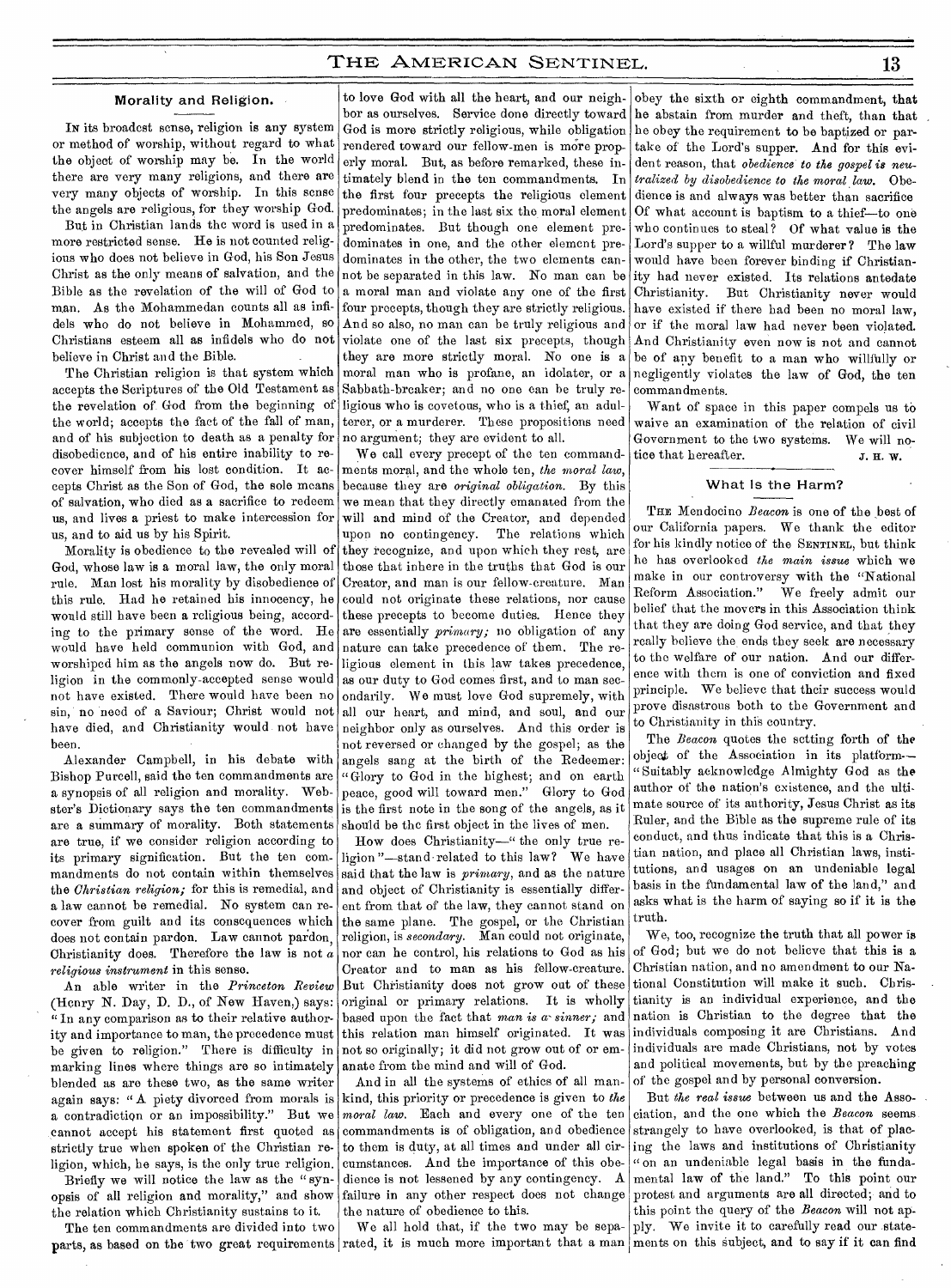any defect in our reasoning, and if there be not reason to fear the result of such an amendment as the Association is laboring to secure.

We will briefly state a few points made by the speakers and writers of the Association. In the National Convention held in 1874, in a speech which was loudly cheered by the officers and delegates, are the following words:—

" Constitutional laws punish for false money, weights, and measures, and of course Congress establishes a standard of money, weight, and measure. So Congress must establish a standard of religion, or admit anything called religion, as it already has the Oneida Community in New York, the Mormons in Utah, and the Joss house in California."

This speech was "cheered to the echo," and it was very evident that the First Amendment to the Constitution of the United States was as unpopular, in this convention, as the idea of the Religious Amendment was, popular. The truth is, these amendments are antagonistic, and the Reform Association spoke as people who clearly recognize the fact.

Now we inquire if the *Beacon* can see no harm in Congress establishing a standard of religion,—if it approves of the idea of legalizing Christian laws and institutions in our National Government. If the editor is willing that Congress shall establish, and put in legal force, a standard of religion for him, then we greatly mistake his temper and spirit. We beg leave to dissent; our religion is not of that kind, to be measured out to us by Congress, or any other body of law-makers.

Consider for a moment the character of Congress in its relation to Christianity, or even to religion and morality, and then consider what kind of a "standard of religion" our Congress will establish. It will not be sufficient to say that the Bible is the law of the land; steps must be taken to enforce its precepts, its Christian features and usages; otherwise these institutions and usages will not be placed on a legal basis. But, as we have elsewhere argued, *everybody's* construction of the Bible cannot be enforced, and whose shall be selected to be put on a legal basis? Let not any think lightly of our purpose and our work in opposing the Religious Amendment until they have considered these questions in their bearings. Before we open the flood-gates, let us clearly settle how the waters are to be guided or kept under control.

As above intimated, the simple declaration that God is the source of power, and the Bible the supreme law of the nation's conduct, would have no practical effect. Legislation would be required to enforce religious usages, or, to "establish a standard of religion," or, to put Christianity on a legal basis. This is clearly recognized by the National Reform party. For proof of this we offer the following:-

In 1870, December 5, a Philadelphia paper announced that a number of Congressmen, Vice-president Colfax being one of them, arrived in Washington by railroad, on Sunday, December 4. The *Christian Statesman,* the organ of the Reform Association, spoke the feeling of its party on that subject. From its article we briefly quote. It said:—

"1. *Not one of those men who thus violated the* 

*Christian nation. . .* He who violates the Sabbath may not steal, because the judgment of society so strongly condemns theft, or because he believes that honesty is the best policy; but tempt him with the prospect of concealment or the prospect of advantage, and there can be no reason why he who robs God will not rob his neighbor also. For this reason, the Sabbath lies at the foundation of morality. Its observance is an acknowledgment of the sovereign rights of God over us.

" 2. The sin of these Congressmen is a national sin, because the nation hath not said to them in the Constitution, the supreme rule for our public servants, We charge you to serve us in accordance with the higher law of God.'

"3. Give us in the national Constitution the simple acknowledgment of the law of God as the supreme law of nations, and *all the results indicated in this note will be ultimately secured.*  Let no one say that the movement does not contemplate sufficiently practical ends."

And thus, as the *ultimate* result of their demands, we are to have a reversal of that clause of the sixth article of the Constitution which forbids religious tests as qualifications for office, and of the first amendment, which declares that Congress shall make no law respecting the establishment of religion, or prohibiting the free exercise thereof. People may continue to inquire, " What is the harm?" In the eyes of those who are willing to see our Government entirely remodeled to suit the ideas of shortsighted religious zealots, there can appear to be no harm. But let them know that these *ultimate* objects will not be obtained without a struggle more disastrous than any that our nation has yet seen; and that when such political-religious machinery is set in motion, it cannot be controlled by the cool-headed men who put it in force. We promise that we shall do nothing to oppose its initiation or its action beyond lifting up our voices in warning, and pointing out the dangers which threaten both our civil and our religious liberty. But there are many tens of thousands in the land who will oppose it by other means.

And we expect that, as Elijah was accused of troubling Israel because be pointed out the cause of their troubles, so we shall be accused of creating the trouble against which we have uttered our warnings.

The *first Inquisition* was founded on a professed desire to advance the cause of God on the earth. The effort to establish a *second* is based on the same profession. But Christianity was not, and never will be, benefited by such means.

We hope that none will condemn our work without *carefully reading and considering* our reasons. J. H. W.

#### Not a Christian Nation.

THE San Jose, Cal., *Mercury* makes the following sensible remarks upon the oft-repeated claim that this is a Christian country or nation:

Sabbath is fit to hold any official position in a majority of the inhabitants of the United States " The framers of the Constitution not only omitted the establishment of a State religion, but made careful provision against its future establishment. That instrument is simply a political bond for securing the civil rights and establishing the limitation of those rights between citizens, irrespective of their religious beliefs and practices. The fact that a large

are nominally Christians does not make this a Christian country. A majority of the church members in Delaware are Methodists, but it is not, therefore, a Methodist State. The only attempt to identify religion with citizenship was made by the early Puritans of Massachusetts, and proved a failure. Rhode Island, which was settled by Baptists and in which that denomination probably predominates now, is not and never was styled a Baptist State, nor was Maryland, which was settled by Catholics, made thereby a Catholic commonwealth. So much for the nominal or technical Christianity of this country. When it comes to absolute practical Christianity, there is no country, nation, despotism, monarchy, or republic on the face of the earth that ought to have the hardihood to term itself Christian.

"The political institutions of the United States, while they do not give any form of the Christian religion, or the religion itself, predominance or peculiar rights, do yet afford all forms of it a fair and unlimited field for moral action and moral influence. The Christian missionary is exposed to no restraining laws or personal perils, except, perhaps, those incident to the collection of his salary. But the Israelite, the Mahommedan, or the Buddhist has an equal right to preach, and, if he can, to make converts to his faith. None of them, however, can properly claim that his religious observances shall be engrafted upon the law of the land. The field for Christian effort and teaching in the United States is a magnificent one; but its limits are within the boundaries of argument, persuasion, and moral force. It has neither national reognition nor governmental power, and the claim that- this is a Christian country, either theoretically or practically, is baseless."

### Pity for Rum's Victims.

LADIES and gentlemen, I appeal to all of you —I appeal to every sensible and sensitive heart in England and America, to this divine feeling of pity. Do we not, must we not, feel pity when we think of the hundreds and thousands of men who become the victims of a dead product which is yet potent enough to destroy souls for whom Christ died ? Must we not feel pity for the ravages which are caused by this deadliest of all human curses? Do we not feel pity for the men whom we have probably seen and known, who because of drink are living in its pollution and going to deaths of blasphemy, and are giving back to the God who made them nothing but the dust of their bodies and the shipwreck of their souls? Have we no pity for the thousands who are pouring poison into the ranks of youth until its root becomes as bitterness and its blasphemy comes up as fruit? Have we no pity for the families, the husbands and wives on whose hearthstones are burning, because of drink, the very fires of hell ?

Have we no pity for the mothers whose hearts are rent with anguish at the fate of these their offspring? Do we not feel for the unmotherly mothers who well-nigh turn womanhood to laughter and motherhood to horror? Have we no pity for the poor miserable children ? Is there no voice strong enough to plead "like angels, trumpet-tongued, against the deep dam-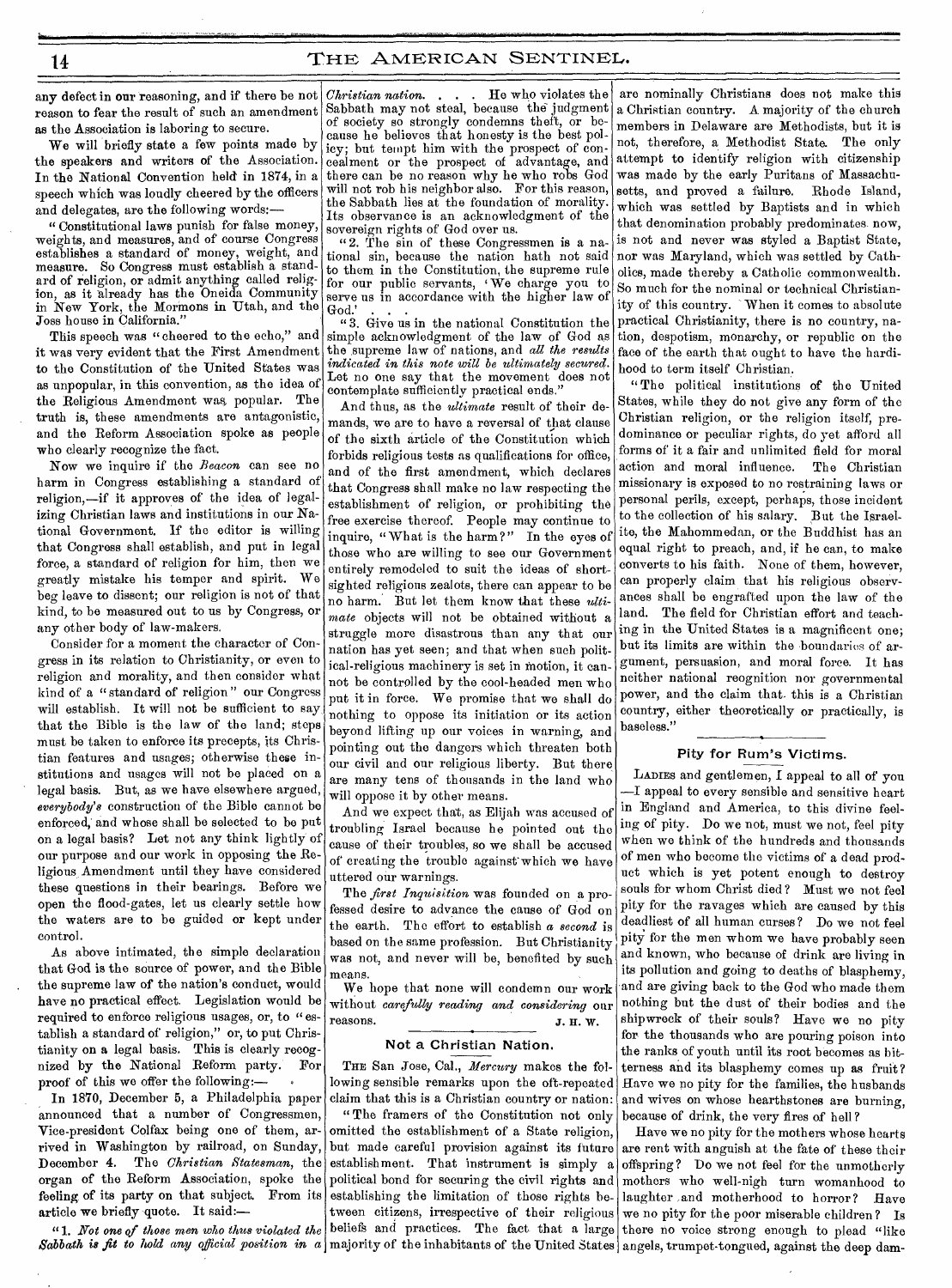nation of their taking off of these children?" who, in the language of Southey, are not so much born into the world as damned into the  $\left| i \right\rangle$ —a law that binds the individual, not as a world, damned and predestined, as it were, to member of society, but as a man, and that live lives of disease and degradation because of the drink in the midst of which they are brought up, and of which they have the hereditary taint in their very veins? Must children year after year in these our Christian lands in England at any rate, if not in America pass through the fire to this Moloch, in numbers infinitely greater than were ever burned in the valley of Hinnom? [Applause.] I, for one, cannot but feel deep pity for all these, and I feel pity for England, which, for two centuries, has been writhing in the dark places of these licensed temptations—pity not only for England, but for the whole race of mankind, which is raising up the cry of anguish from every polluted continent, which yet cherishes and even fondles in its bosom this venomous and deadly asp. Alas! of every curse I have ever heard of, this is a curse in which the entail might be cut off in this very generation. And yet the race of man, bewildered by epigrams, baffled by sophistries, blinded by conceit, seduced by pleasure, and rendered callous by greed, goes on enjoying and even rewarding the production of this fatal cause of evil among themselves, until one is forced to cry, "Let the heavens burst and drown with deluge of rain the feeble vassals of lust and wine."—Canon *Farrar's Speech in New York.* 

## • God in the Constitution.

THIS phrase, now of common oecurrence, savors strongly of irreverence; but genuine reverence for the Supreme Being must be expected to greatly decline when his existence and attributes are made a political question, to be bandied about in stump speeches, and recognized on coorcion. It is a growing question in the nation at large. The following is part of a brief speech of Mr. Broomall, of Delaware County, Pennsylvania, on the question of incorporating the proposed amendment into the Constitution of that State. It is worthy of attentive reading and careful consideration:

," First, the words reported by the committee have no use there, no proper function. To those who believe in a Supreme Being, and I trust we all do—there may be those who do not, but I confess that I have not met them to those who believe in a Supreme Being, the phrase is useless, is unmeaning. To those who do not (and while I doubt whether there are those who do not, I am not prepared to deny the possibility of their existence),—to those who do not, it is untrue. To all of us it is a mere mockery; it is a pretense of something that I am afraid our proceedings too often show we do not always feel.

" Let us bear in mind that we are proposing, not to change the Constitution ourselves, but to submit certain propositions to the people for their adoption or rejection. Are gentlemen willing to submit to a majority of ballots the question of the existence and attributes of the Deity? I am not. What a question it is! so always. Wherever religion rests where alone The being and attributes of the Creator; the existence of a lawgiver above all legislators; of

commands him not to obey the civil law when it conflicts with this higher law! We propose to submit to a majority of ballots these great questions, whether there be a Ruler of the universe, and whether we are responsible for our conduct to that Ruler of the universe!

" To what tribunal do you propose to submit these great questions ? We have heard that tribunal characterized here. Gentlemen have spoken of that tribunal in a way that would make us hesitate to submit any question to it, no matter what. How has the election mob of Philadelphia been characterized ? In what language has it been spoken of here? Gentlemen have risen on this floor and denounced the decision of a Philadelphia election mob in language that would make one afraid for his country, lest self-government should prove a failure; and you propose to submit these great questions to the decision of that tribunal. You propose to let a Philadelphia election mob settle for all of us the question whether there is or is not a great Judge in whose court we are all responsible for our conduct. Just imagine such a question submitted to such a tribunal! In all of the grog shops of the city, this question is to be debated and talked about. It is to be settled there; it is to be decided there; and Christianity must submit to the decision, whatever it be!

" Who asks that this question should be decided in our organic law at all? Who asks those questions to be decided here? Who submits to us the question? Who authorizes us to settle it? How can any delegate dare decide for his constituents whether there be a God and whether they owe him responsibility for their conduct? Who asks this decision ? Whom will it bind? Do gentlemen who advocate this proposition say that they have authority from the Being most interested in the question, if we are to believe their doctrine, to suffer that question to be raised here, 'and decided by an election mob ? Do they pretend to say that that great Being has authorized them to submit his power and his existence to that kind of a tribunal ?

"Sir, it is quite time, at this late day, that it were understood that Christianity asks no aid from human governments; that religion can stand a great deal of crushing out without being injured; but when it is taken to the arms of the civil power, it falls degraded and dishonored. It was for this reason, and after the experience of centuries, that our forefathers divorced forever all church and State, and suffered religion to stand where it should stand,—upon the consciences and convictions of men!

"Look at the history of the world, and see whether we dare propose to return to the old state of things! What was the condition of ,Christianity before the Roman emperors allied it to the Government? As pure an emanation from Heaven as ever blessed the earth. What was it after? A very demon of hell! And it is it was intended to rest, upon the consciences it was intended to rest, upon the consciences the motto, "We toil not for ourselves, but for<br>and convictions of men, there it is an angel of others."—Townsend's Old World and New.

a law above all human laws,—a law that sets purity; wherever it is joined with the civil arm aside all human laws when they conflict with and rests upon coercion, it is a curse to the country in which it is."

#### There is Danger in It.

THE *Christian Statesman* once published a quotation a column long from a sermon by Dr. Talmage, upon the subject of God in our politics and in our Government. To the supposed objection that there is somebody that does not believe in God, the preacher replies:—

" Well, my friends, there are a great many people who do not believe in chastity, a great many who do not believe in the sanctity of the marriage relation, a great many who do not believe in the rights of property, a great many people who do not believe in any style of government—people who would rob and steal and murder. Do you refuse to make laws against<br>criminals because they are criminals? Will criminals because they are criminals? you refuse to recognize God in the Government affairs because there are men who do not believe in God?"

We yield to nobody in our love of the Bible and Christianity; in our reverence for God and regard for his authority. But we protest against that persecuting spirit, so foreign to true Christianity, which places an unbeliever, *because he is an unbeliever,* on a level with adulterers, thieves, and murderers. There was a time when "the church" declared that " heresy is the highest crime." Do we wish to return to such a state of things ? We are fast drifting in that direction.

We believe in making "laws against criminals because they are criminals," but for no other reason. We do not believe that heresy, or unbelief, or infidelity, is a crime with which human laws have anything to do. To set up such a standard of crime is menacing to our liberties, both civil and religious. These people may succeed in thus subverting our liberties, but the effort will bring trouble on all and ruin to its promoters.

THE religious wars and persecutions of Europe in the sixteenth and seventeenth centuries, were a training school for the political independence of the United States of America in the eighteenth century. Diverse and seemingly incongruous as were the nationalities represented in the colonies,-Dutch, French, German, Swedish, Scotch, Irish, English,—they had all imbibed, either by experience or by inheritance, something of the spirit of personal independence, and especially of religious liberty. Gustavus Adolphus designed his colony of Swedes for the benefit of "all oppressed Christendom." Penn, the Quaker, established Pennsylvania as "a free colony for all mankind." where the settlers "should be governed by laws of their own making." The first charter of the Jerseys—which were largely peopled by Quakers and Scotch and Irish Presbyterians declared that "No person shall at any time, in any way, or on any pretense, be called in question, or in the least punished or hurt, for opinion in religion." And Oglethorpe's Colony of Georgia was founded to be a refuge for "the distressed people of Britain, and the persecuted Protestants of Europe; " then the German Moravian settled side by side with the French Huguenot and the Scotch Presbyterian, under others."—Townsend's *Qld World and New*.